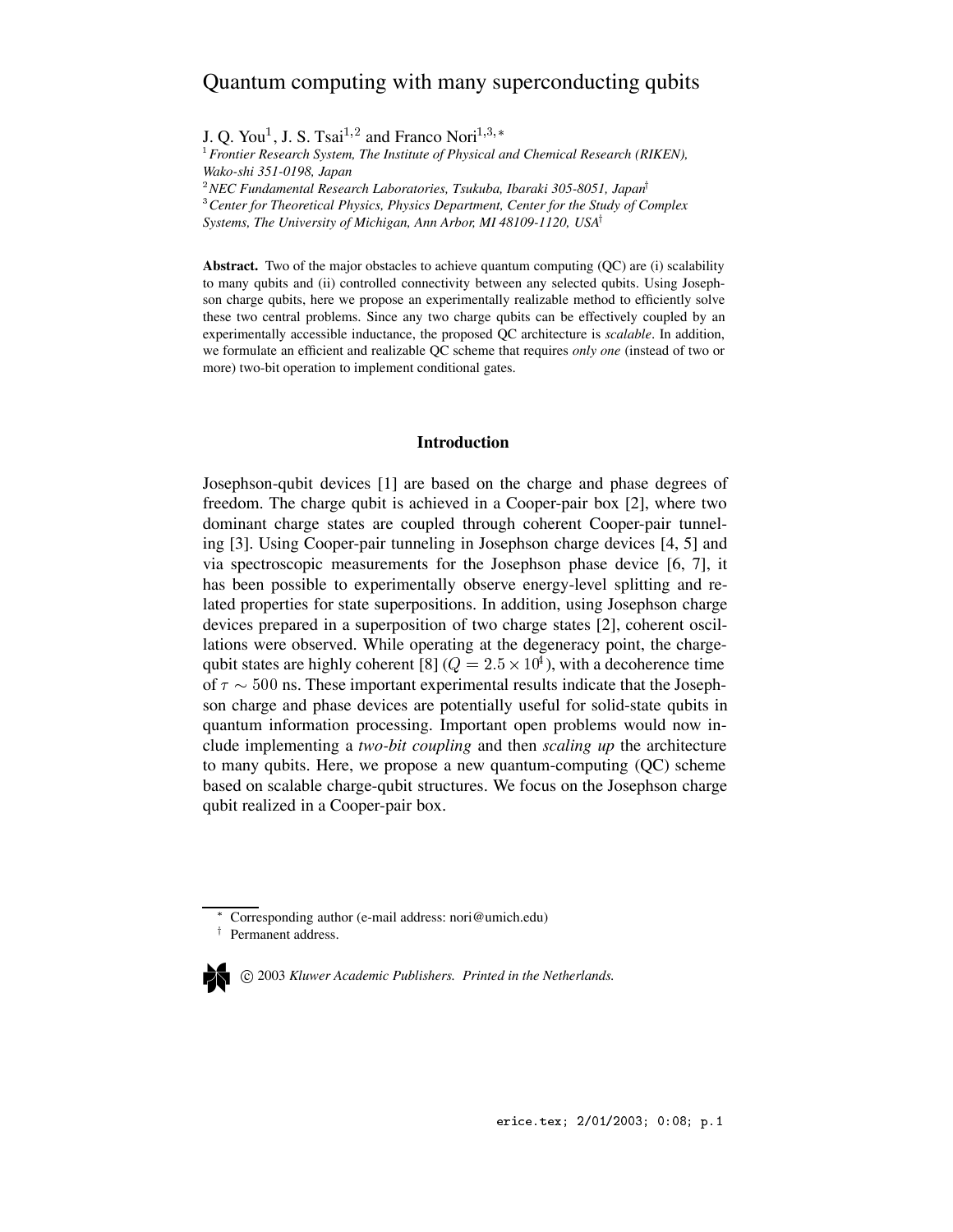### COUPLING QUBITS

The Coulomb interaction between charges on different islands of the charge qubits would seem to provide a natural way of coupling Josephson charge qubits (e.g., to connect two Cooper-pair boxes via a capacitor). Using this type of capacitive interbit coupling, a two-bit operation [9] similar to the controlled-NOT gate was derived. However, as pointed out in [1], it is difficult in this scheme to switch on and off the coupling. Also, it is hard to make the system scalable because only neighboring qubits can interact. Moreover, implementations of quantum algorithms such as the Deutsch and Bernstein-Vazirani algorithms were studied using a system of Josephson charge qubits [10], where it was proposed that the nearest-neighbor charge qubits would be coupled by tunable dc SQUIDs. In the semiconductor literature, scalability often refers to reducing the size of the device (packing more components). In QC, scalability refers to increasing the number of qubits coupled with each other.

A suggestion for a scalable coupling of Josephson charge qubits was proposed  $[1, 3]$  using oscillator modes in a  $LC$  circuit formed by an inductance and the qubit capacitors. In this proposal, the interbit coupling can be switched and any two charge qubits could be coupled. Nevertheless, there is no efficient (that is, using one two-bit operation) QC scheme for this proposal [1, 3] in order to achieve conditional gates—e.g., the controlled-phaseshift and controlled-NOT gates. In addition, the calculated interbit coupling terms [1, 3] only apply to the case when the following two conditions are met: (i) The quantum manipulation frequencies, which are fixed experimentally, are required to be much smaller than the eigenfrequency  $\omega_{LC}$  of the  $LC$ circuit. This condition *limits* the allowed number N of the qubits in the circuit because  $\omega_{LC}$  scales with  $1/\sqrt{N}$ . In other words, the circuits in [1, 3] are not really scalable.

(ii) The phase conjugate to the total charge on the qubit capacitors fluctuates weakly.

## IMPROVED AND SCALABLE COUPLING BETWEEN ANY SELECTED QUBITS

The limitations listed above do not apply to our approach. In our scheme, a common inductance, but no LC circuit, is used to couple all Josephson charge qubits. In our proposal, both dc and ac supercurrents can flow through the inductance, while in [1, 3] only ac supercurrents can flow through the inductance and it is the  $LC$ -oscillator mode that couples the charge qubits. These yield different interbit couplings (e.g.,  $\sigma_y \sigma_y$  type [1, 3] as opposed to  $\sigma_x \sigma_x$  in our proposal).

We employ two dc SQUIDs to connect each Cooper-pair box in order to achieve a *controllable interbit coupling*. Our proposed QC architecture is scalable in the sense that *any* two charge qubits (*not* necessarily neighbors)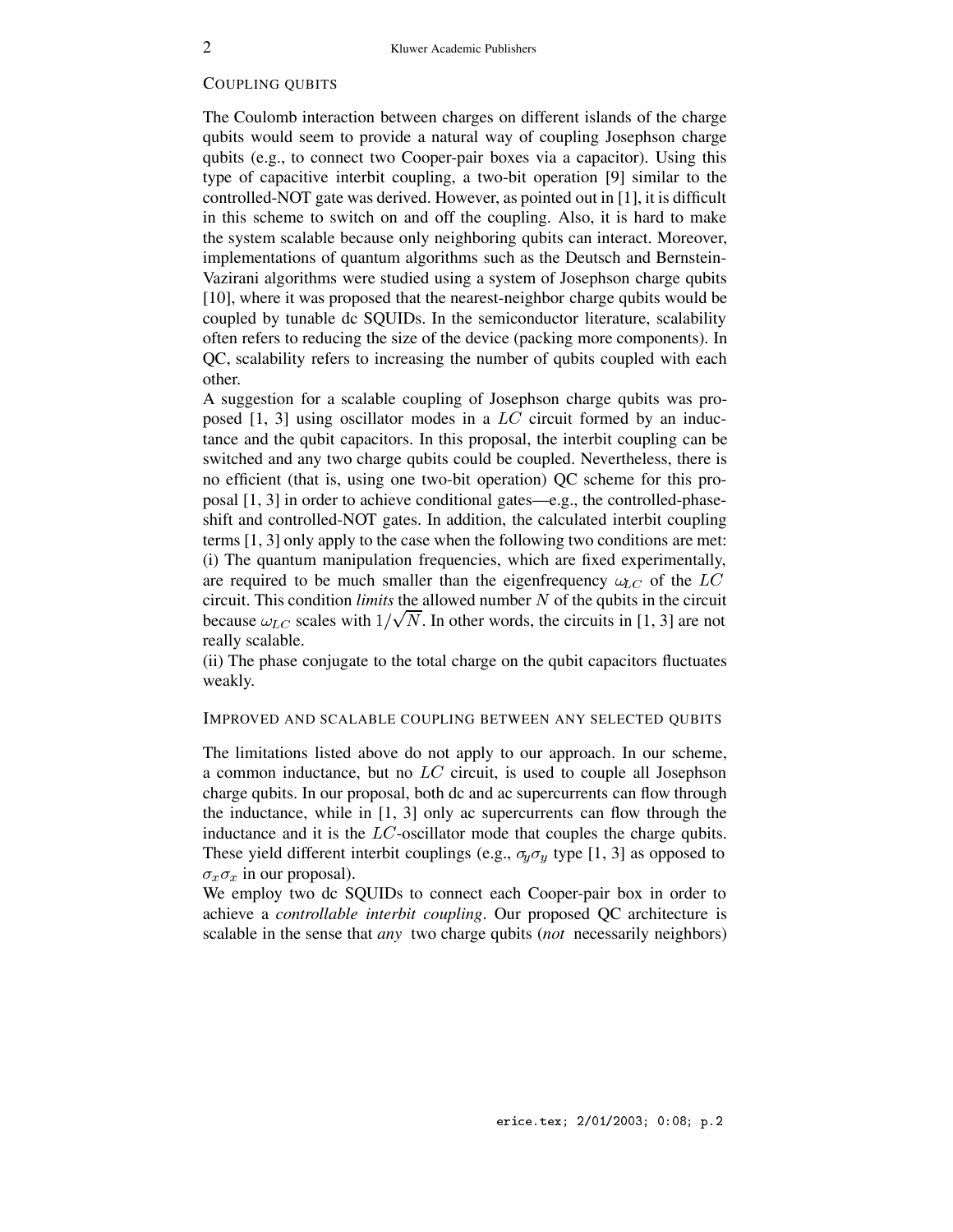

*Figure 1.* Schematic diagram of the proposed scalable and switchable quantum computer. Here, each Cooper-pair box is operated in the charging regime,  $E_{ck} \gg E_{Jk}^0$ , and at low temperatures  $k_B T \ll E_{ck}$ . Also, the superconducting gap is larger than  $E_{ck}$ , so that quasiparticle tunneling is strongly suppressed. All Josephson charge-qubit structures are coupled by a common superconducting inductance.

can be effectively coupled by an experimentally accessible inductance. We also formulate [11] an efficient QC scheme that requires only one (instead of two or more) two-bit operation to implement conditional gates.

This Erice summer-school presentation is based on our work in [11]. Additional work on decoherence and noise-related issues appears in, e.g., [12, 13]. Also, work more focused on entanglement and readout issues appears in [14]. Other interesting studies on charge qubits can be found in [15] for the adiabatic controlled-NOT gate, in [16] for geometric phases, and in [17, 18, 19, 20] for the dynamics of a Josephson charge qubit coupled to a quantum resonator.

### **Proposed scalable and switchable quantum computer**

Figure 1 shows a proposed QC circuit consisting of  $N$  Cooper-pair boxes coupled by a common superconducting inductance <sup>L</sup>. For the <sup>k</sup>th Cooper-pair box, a superconducting island with charge  $Q_k = 2en_k$  is weakly coupled by two symmetric dc SQUIDs and biased, through a gate capacitance  $C_k$ , by an applied voltage  $V_{Xk}$ . The two symmetric dc SQUIDs are assumed to be equal and all Josephson junctions in them have Josephson coupling energy  $E_{Jk}^{\theta}$  and capacitance  $C_{Jk}$ . The effective coupling energy is given by the SQUIDs, each one enclosing a magnetic flux  $\Phi_{Xk}$ . Each SQUID provides a tunable coupling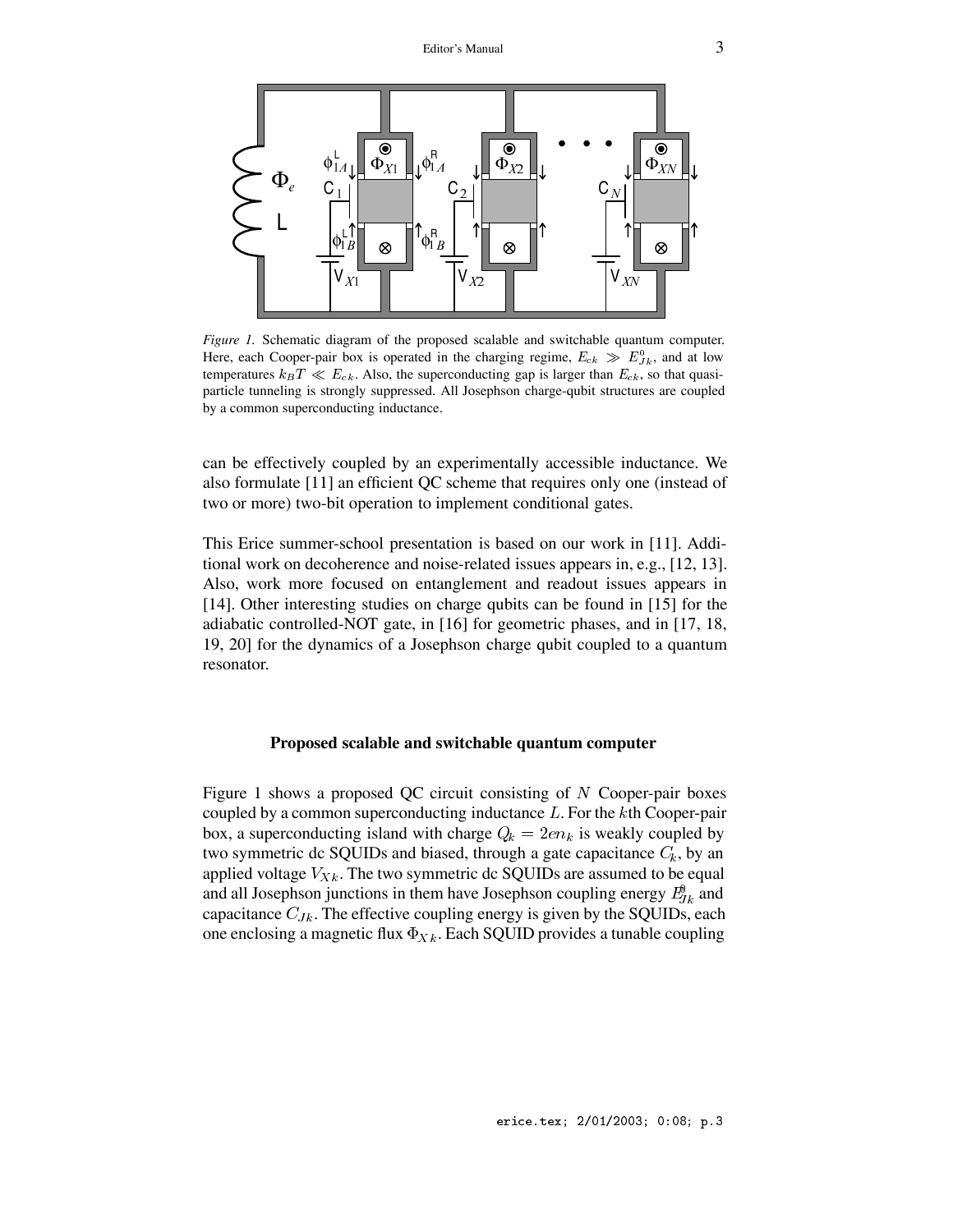$-E_{Jk}(\Phi_{Xk})\cos\phi_{kA(B)},$  with

$$
E_{Jk}(\Phi_{Xk}) = 2E_{Jk}^{0} \cos(\pi \Phi_{Xk}/\Phi_{0}), \qquad (1)
$$

and  $\Phi_0 = h/2e$  is the flux quantum. The effective phase drop  $\phi_{kA(B)}$ , with subscript  $A(B)$  labelling the SQUID above (below) the island, equals the average value,  $[\phi^L_{kA(B)} + \phi^R_{kA(B)}]/2$ , of the phase drops across the two Josephson junctions in the dc SQUID, where the superscript  $L(R)$  denotes the left (right) Josephson junction. Above we have neglected the self-inductance effects of each SQUID loop because the size of the loop is usually very small ( $\sim 1 \mu$ m). The Hamiltonian of the system then becomes

$$
H = \sum_{k=1}^{N} H_k + \frac{1}{2} L I^2 , \qquad (2)
$$

with  $H_k$  given by

$$
H_k = E_{ck}(n_k - n_{Xk})^2 - E_{Jk}(\Phi_{Xk})(\cos \phi_{kA} + \cos \phi_{kB}).
$$
 (3)

Here

$$
E_{ck} = 2e^2/(C_k + 4C_{Jk})
$$
\n(4)

is the charging energy of the superconducting island and  $I = \sum_{k=1}^{N} I_k$  is the total persistent current through the superconducting inductance, as contributed by all coupled Cooper-pair boxes. The offset charge  $2en_{Xk} = C_kV_{Xk}$ is induced by the gate voltage  $V_{Xk}$ . The phase drops  $\phi_{kA}^{L}$  and  $\phi_{kB}^{L}$  are related to the total flux

$$
\Phi = \Phi_e + LI \tag{5}
$$

through the inductance  $L$  by the constraint

$$
\phi_{kB}^L - \phi_{kA}^L = 2\pi \Phi / \Phi_0,\tag{6}
$$

where  $\Phi_e$  is the externally applied magnetic flux threading the inductance L. In order to obtain a simpler expression for the interbit coupling, and without loss of generality, the magnetic fluxes through the two SQUID loops of each Cooper-pair box are designed to have the *same* values but *opposite* directions. If this were not to be the case, the interbit coupling can still be realized, but the Hamiltonian of the qubit circuits would just take a more complicated form. Because this pair of fluxes cancel each other in any loop enclosing them, then

$$
\phi_{kB}^L - \phi_{kA}^L = \phi_{kB}^R - \phi_{kA}^R. \tag{7}
$$

This imposes the constraint

$$
\phi_{kB} - \phi_{kA} = 2\pi \Phi / \Phi_0 \tag{8}
$$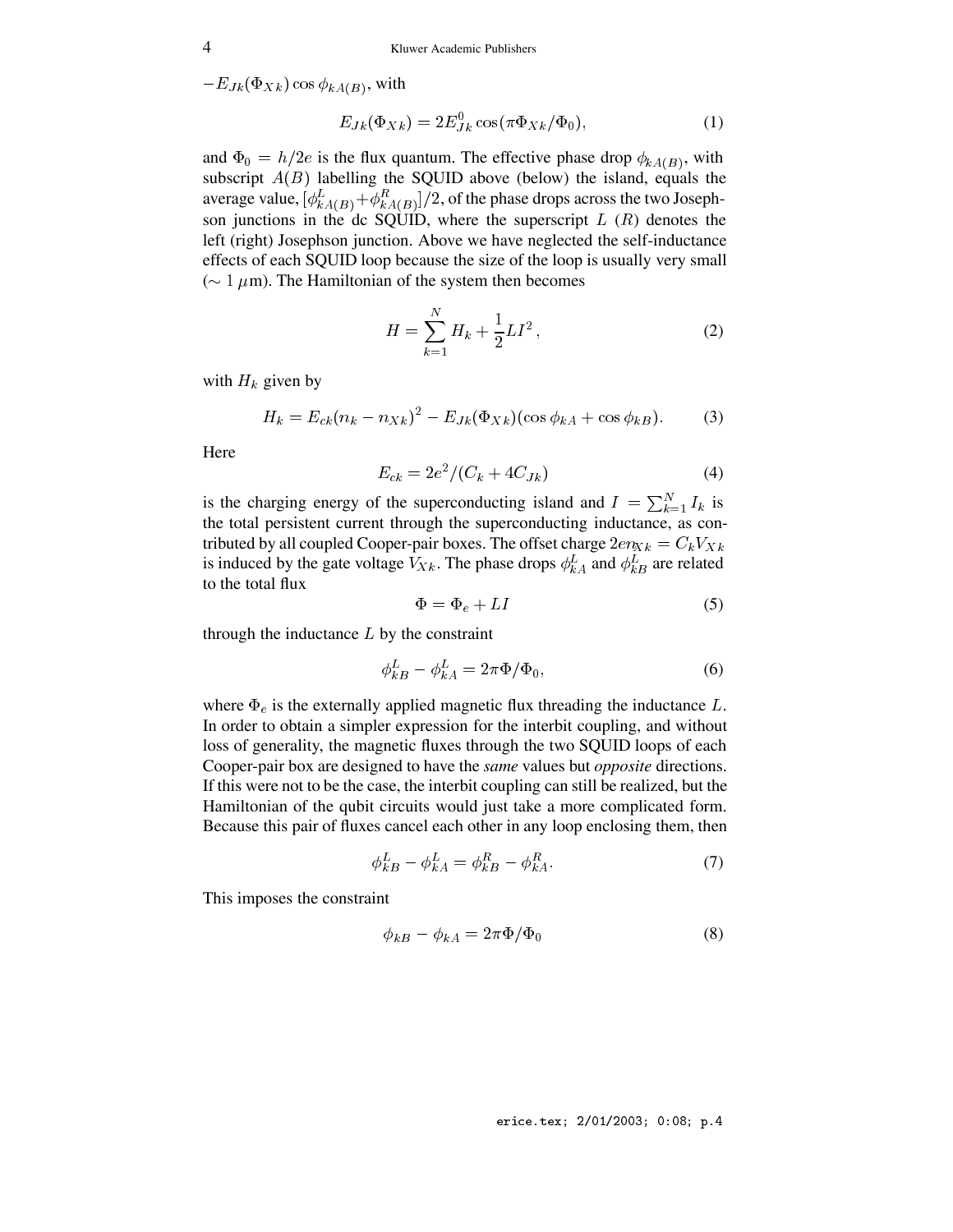

*Figure 2.* Simplified diagram of the circuit shown in Fig. 1. Here we explicitly show how two charge qubits (not necessarily neighbors) can be coupled by the inductance  $L$ , where the cyan SQUIDs are switched on by setting the fluxes through the cyan SQUID loops zero, and the green SQUIDs are turned off by choosing the fluxes through the green SQUID loops as  $\Phi_0/2$ . This applies to the case when any selected charge qubits are coupled by the common inductance [21].

for the average phase drops across the Josephson junctions in the SQUIDs. The common superconducting inductance  $L$  provides the coupling among Cooper-pair boxes. The coupling of selected Cooper-pair boxes can be implemented by switching "on" the SQUIDs connected to the chosen Cooper-pair boxes. In this case, the persistent currents through the inductance  $L$  have contributions from all the coupled Cooper-pair boxes. The essential features of our proposal can be best understood via the very simplified diagram shown in Fig. 2.

### ONE-BIT CIRCUIT

As seen in Fig. 3(a), for any given Cooper-pair box, say  $i$ , when

$$
\Phi_{Xk} = \frac{1}{2}\Phi_0, \quad V_{Xk} = (2n_k + 1)e/C_k
$$

for all boxes except  $k = i$ , the inductance L only connects the *i*th Cooperpair box to form a superconducting loop. The Hamiltonian of the system can be reduced to [11]

$$
H = \varepsilon_i(V_{Xi}) \sigma_z^{(i)} - \overline{E}_{Ji}(\Phi_{Xi}, \Phi_e, L) \sigma_x^{(i)},
$$
\n(9)

where

$$
\varepsilon_i(V_{Xi}) = \frac{1}{2} E_{ci} [C_i V_{Xi}/e - (2n_i + 1)] \tag{10}
$$

is controllable via the gate voltage  $V_{Xi}$ , while the intrabit coupling  $\overline{E}_{J_i}$  can be controlled by both the applied external flux  $\Phi$ <sub>e</sub> through the common inductance, and the local flux  $\Phi_{Xi}$  through the two SQUID loops of the *i*th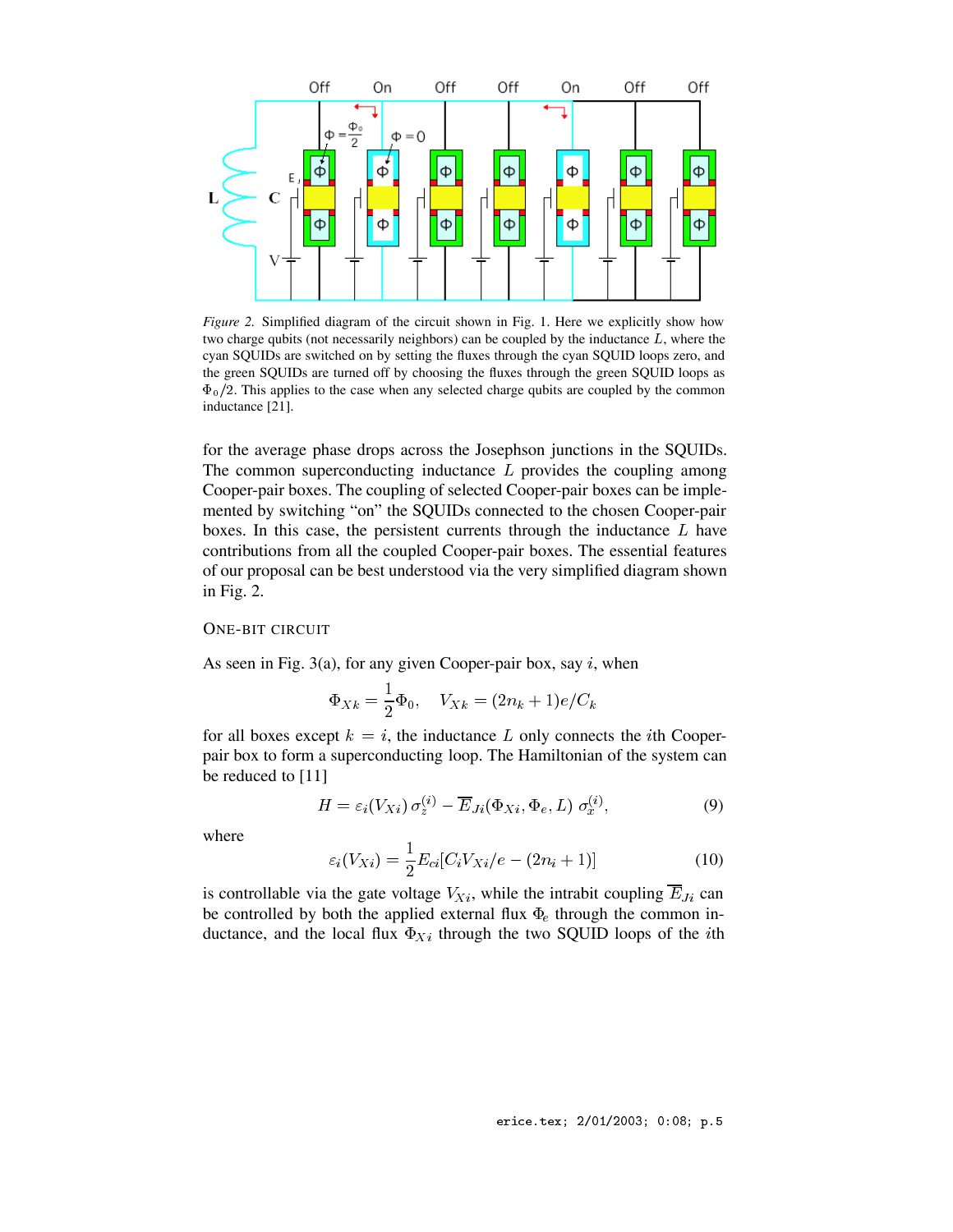

*Figure 3.* (a) One-bit circuit with a Cooper-pair box connected to the inductance. (b) Two-bit structure where two Cooper-pair boxes are commonly connected to the inductance. Here, each SQUID connecting the superconducting island is represented by an effective Josephson junction.

Cooper-pair box. Retained up to second-order terms in the expansion parameter

$$
\eta_i = \pi L I_{ci} / \Phi_0,\tag{11}
$$

where

$$
I_{ci} = -\pi E_{Ji}(\Phi_{Xi})/\Phi_0, \qquad (12)
$$

we obtain

$$
\overline{E}_{Ji}(\Phi_{Xi}, \Phi_e, L) = E_{Ji}(\Phi_{Xi}) \cos(\pi \Phi_e / \Phi_0) \xi, \qquad (13)
$$

with

$$
\xi = 1 - \frac{1}{2} \eta_i^2 \sin^2(\pi \Phi_e / \Phi_0).
$$
 (14)

The intrabit coupling  $\overline{E}_{J_i}$  in (9) is different from that in [1, 3] because a very different contribution by  $L$  is considered.

### TWO-BIT CIRCUIT

To couple *any* two Cooper-pair boxes, say i and j, we choose

$$
\Phi_{Xk}=\frac{1}{2}\Phi_0,\quad V_{Xk}=(2n_k+1)e/C_k
$$

for all boxes except  $k = i$  and j. As shown in Fig. 3(b), the inductance L is shared by the Cooper-pair boxes  $i$  and  $j$  to form superconducting loops. The reduced Hamiltonian of the system is given by [11]

$$
H = \sum_{k=i,j} \left[ \varepsilon_k (V_{Xk}) \, \sigma_z^{(k)} - \overline{E}_{Jk} \, \sigma_x^{(k)} \right] + \Pi_{ij} \, \sigma_x^{(i)} \sigma_x^{(j)}.
$$
 (15)

Up to second-order terms,

$$
\overline{E}_{J_i}(\Phi_{Xi}, \Phi_e, L) = E_{J_i}(\Phi_{Xi}) \cos(\pi \Phi_e / \Phi_0) \xi, \qquad (16)
$$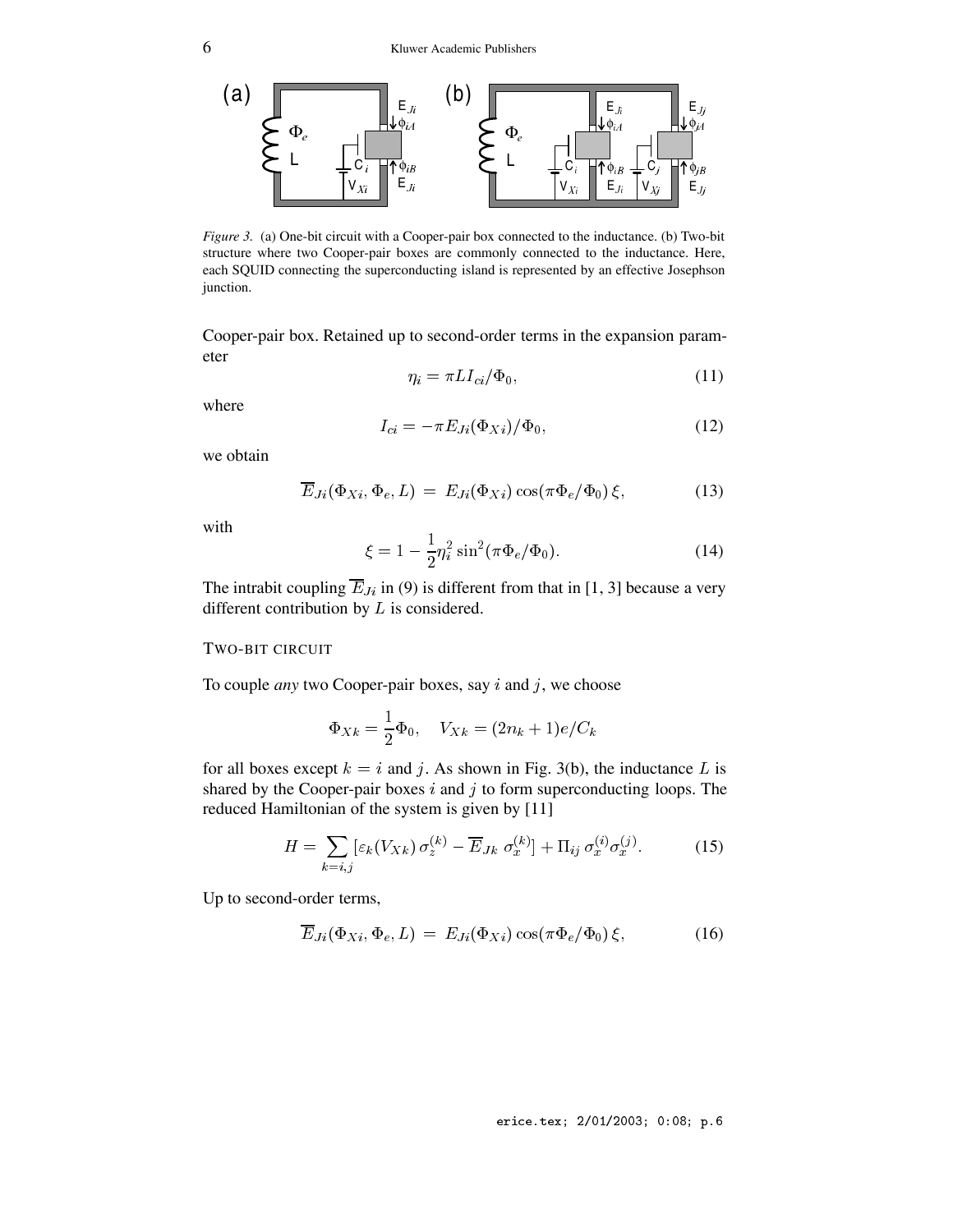with

$$
\xi = 1 - \frac{1}{2} (\eta_i^2 + 3\eta_j^2) \sin^2(\pi \Phi_e / \Phi_0), \tag{17}
$$

and

$$
\Pi_{ij} = -LI_{ci}I_{cj}\sin^2(\pi\Phi_e/\Phi_0). \tag{18}
$$

Here the interbit coupling  $\Pi_{ij}$  is controlled by both the external flux  $\Phi_e$ through the inductance L, and the local fluxes,  $\Phi_{Xi}$  and  $\Phi_{Xi}$ , through the SQUID loops.

Using these two types of circuits, we can derive the required one- and two-bit operations for QC. Specifically, the conditional gates such as the controlledphase-shift and controlled-NOT gates can be obtained using one-bit rotations and only one basic two-bit operation. For details, see Ref. [11]. A sequence of such conditional gates supplemented with one-bit rotations constitute a universal element for QC [22, 23]. Usually, a two-bit operation is much slower than a one-bit operation. Our designs for conditional gates  $U_{\text{CPS}}$  and  $U_{\text{CNOT}}$ are *efficient* since *only one* (instead of two or more) basic two-bit operation is used.

### **Persistent currents and entanglement**

The one-bit circuit modeled by Hamiltonian (9) has two eigenvalues  $E_{+}^{(i)} =$  $\pm E_i$ , with

$$
E_i = [\varepsilon_i^2 (V_{Xi}) + \overline{E}_{Ji}^2]^{1/2}.
$$
 (19)

The corresponding eigenstates are

$$
\begin{aligned}\n|\psi_{+}^{(i)}\rangle &= \cos\xi_{i}|\uparrow\rangle_{i} - \sin\xi_{i}|\downarrow\rangle_{i}, \\
|\psi_{-}^{(i)}\rangle &= \sin\xi_{i}|\uparrow\rangle_{i} + \cos\xi_{i}|\downarrow\rangle_{i},\n\end{aligned} \tag{20}
$$

where

$$
\xi_i = \frac{1}{2} \tan^{-1} (\overline{E}_{Ji}/\varepsilon_i). \tag{21}
$$

At these two eigenstates, the persistent currents through the inductance  $L$  are given by

$$
\langle \psi_{\pm}^{(i)} | I | \psi_{\pm}^{(i)} \rangle = \pm \left( \frac{\overline{E}_{Ji} I_{ci}}{E_i} \right) \sin \left( \frac{\pi \Phi_e}{\Phi_0} \right) + \left( \frac{\pi L I_{ci}^2}{2 \Phi_0} \right) \sin \left( \frac{2 \pi \Phi_e}{\Phi_0} \right), \tag{22}
$$

up to the linear term in  $\eta_i$ . In the case when a dc SQUID magnetometer is inductively coupled to the inductance  $L$ , these two supercurrents generate different fluxes through the SQUID loop of the magnetometer and the quantum-state information of the one-bit structure can be obtained from the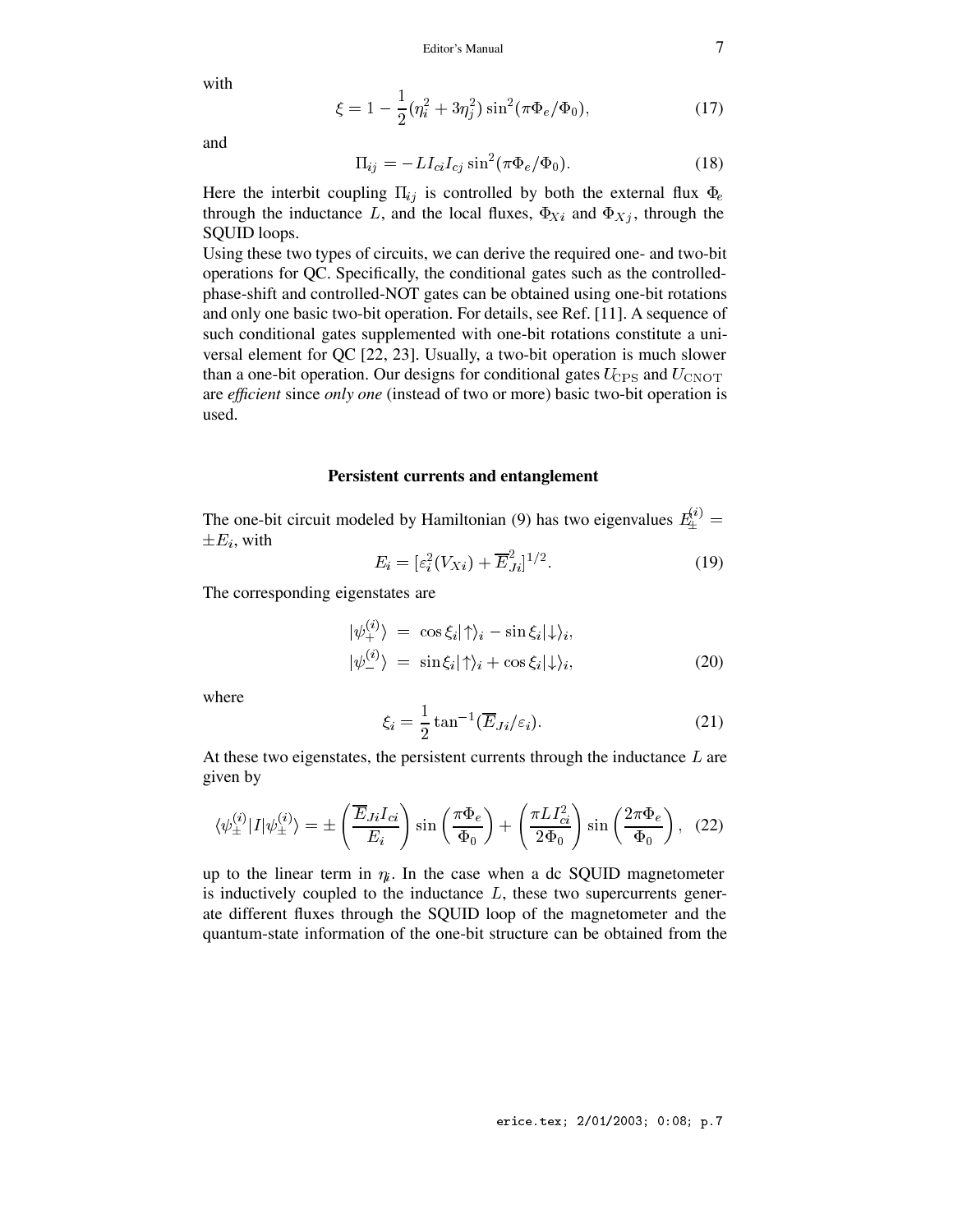measurements. In order to perform sensitive measurements with weak dephasing, one could use the underdamped dc SQUID magnetometer designed previously for the Josephson phase qubit [6].

For the two-bit circuit described by Eq. (15), the Hamiltonian has four eigenstates and the supercurrents through inductance  $L$  take different values for these four states. The fluxes produced by the supercurrents through  $L$  can also be detected by the dc SQUID magnetometer. For example, when  $\varepsilon_k(V_{X_k}) =$ 0 and  $\overline{E}_{Jk} > 0$  for  $k = i$  and j, the four eigenstates of the two-bit circuit are

$$
|1\rangle = \frac{1}{2} (|\uparrow\rangle_i |\uparrow\rangle_j - |\uparrow\rangle_i |\downarrow\rangle_j - |\downarrow\rangle_i |\uparrow\rangle_j + |\downarrow\rangle_i |\downarrow\rangle_j),
$$
  
\n
$$
|2\rangle = \frac{1}{2} (|\uparrow\rangle_i |\uparrow\rangle_j + |\uparrow\rangle_i |\downarrow\rangle_j - |\downarrow\rangle_i |\uparrow\rangle_j - |\downarrow\rangle_i |\downarrow\rangle_j),
$$
  
\n
$$
|3\rangle = \frac{1}{2} (|\uparrow\rangle_i |\uparrow\rangle_j - |\uparrow\rangle_i |\downarrow\rangle_j + |\downarrow\rangle_i |\uparrow\rangle_j - |\downarrow\rangle_i |\downarrow\rangle_j),
$$
  
\n
$$
|4\rangle = \frac{1}{2} (|\uparrow\rangle_i |\uparrow\rangle_j + |\uparrow\rangle_i |\downarrow\rangle_j + |\downarrow\rangle_i |\uparrow\rangle_j + |\downarrow\rangle_i |\downarrow\rangle_j).
$$
 (23)

Retained up to linear terms in  $\eta_i$  and  $\eta_j$ , the corresponding supercurrents through the inductance  $L$  are

$$
\langle k|I|k\rangle = \mathcal{I}_k \sin\left(\frac{\pi \Phi_e}{\Phi_0}\right) + \frac{\pi L \mathcal{I}_k^2}{2\Phi_0} \sin\left(\frac{2\pi \Phi_e}{\Phi_0}\right) \tag{24}
$$

for  $k = 1$  to 4, where

$$
\mathcal{I}_1 = -(I_{ci} + I_{cj}), \qquad \mathcal{I}_2 = I_{cj} - I_{ci}, \n\mathcal{I}_3 = I_{ci} - I_{cj}, \qquad \mathcal{I}_4 = I_{ci} + I_{cj}.
$$
\n(25)

These supercurrents produce different fluxes threading the SQUID loop of the magnetometer and can be distinguished by dc SQUID measurements. When the two-bit system is prepared at the maximally entangled Bell states

$$
|\Psi^{(\pm)}\rangle = \frac{1}{\sqrt{2}} (|\uparrow\rangle_i |\downarrow\rangle_j \pm |\downarrow\rangle_i |\uparrow\rangle_j), \tag{26}
$$

the supercurrents through  $L$  are given by

$$
\langle \Psi^{(\pm)} | I | \Psi^{(\pm)} \rangle = \frac{\pi L}{2\Phi_0} (I_{ci} \pm I_{cj})^2 \sin\left(\frac{2\pi \Phi_e}{\Phi_0}\right). \tag{27}
$$

These two states should be distinguishable by measuring the fluxes, generated by the supercurrents, through the SQUID loop of the magnetometer.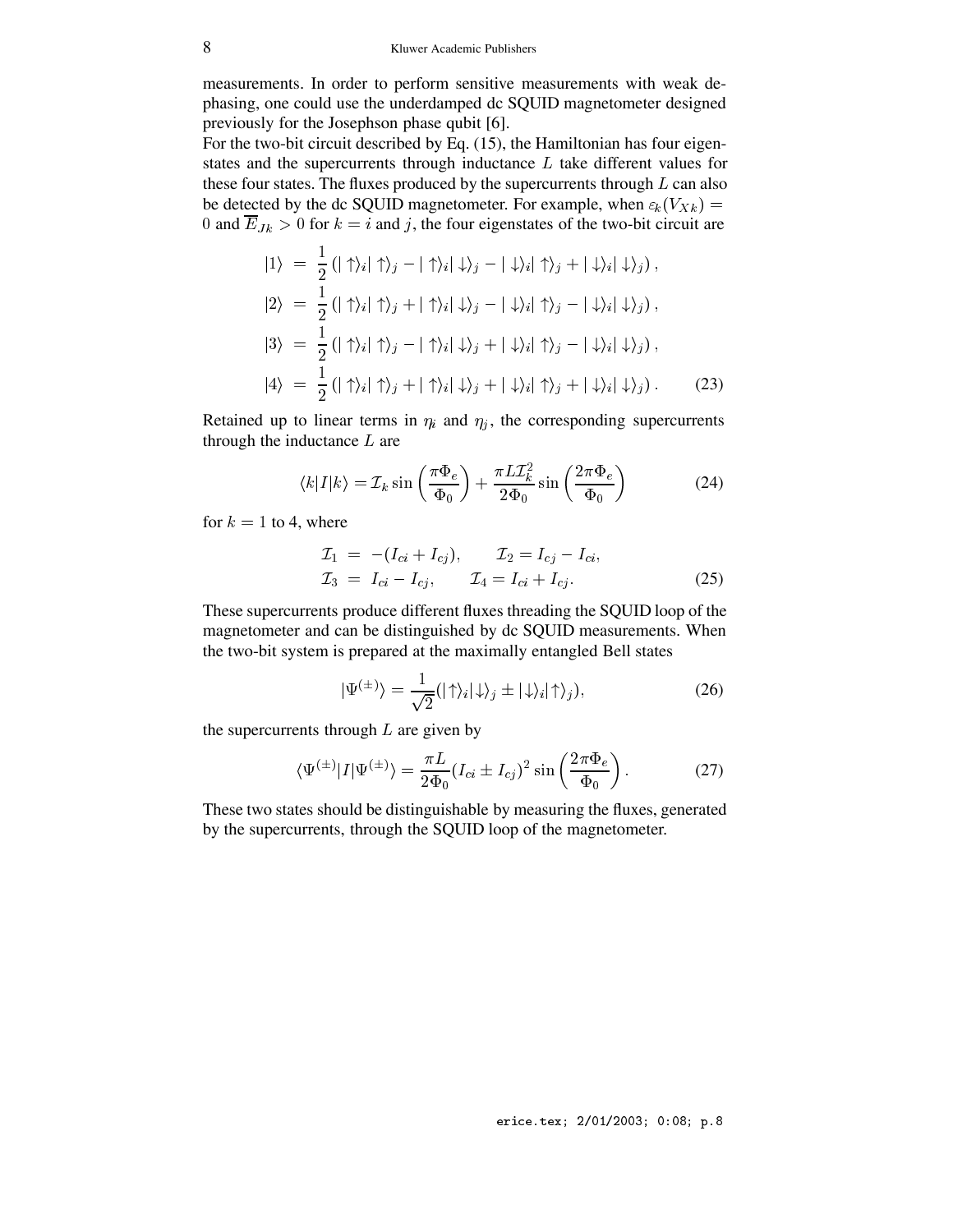### **Estimates of the inductance for optimal coupling**

The typical switching time  $\tau^{(1)}$  during a one-bit operation is of the order of  $\hbar/E_J^0$ . Using the experimental value  $E_J^0 \sim 100$  mK, then  $\tau^{(1)} \sim 0.1$  ns. The switching time  $\tau^{(2)}$  for the two-bit operation is typically of the order

$$
\tau^{(2)} \sim (\hbar/L) (\Phi_0/\pi E_J^0)^2.
$$

Choosing  $E_J^0 \sim 100 \text{ mK}$  and  $\tau^{(2)} \sim 10\tau^{(1)}$  (i.e., ten times slower than the one-bit rotation), we have

$$
L\sim30~\mathrm{nH}
$$

in our proposal. This number for  $L$  is experimentally realizable. A smallsize inductance with this value can be made with Josephson junctions. Our expansion parameter  $\eta$  is of the order

$$
\eta \sim \pi^2 L E_J^0 / \Phi_0^2 \sim 0.1.
$$

Our inductance  $L$  is related with the inductance  $L'$  in [1, 3] by

$$
L' = (C_J/C_{ab})^2 L.
$$
 (28)

Let us now consider the case when  $\tau^{(2)} \sim 10\tau^{(1)}$ . For the earlier design [3],  $C_J \sim 11 C_{ab}$  since  $C_q/C_J \sim 0.1$ , which requires an inductance  $L' \sim 3.6 \mu$ H. Such a large inductance is problematic to fabricate at nanometer scales. In the improved design [1],  $C_J \sim 2C_{ab}$ , greatly reducing the inductance to  $L' \sim$ 120 nH. This inductance is about four times larger than the one used in our scheme, making it somewhat more difficult to realize than our proposed L.

### **Conclusion**

We propose a *scalable* quantum information processor with Josephson charge qubits. We use a common inductance to couple all charge qubits and design *switchable* interbit couplings using two dc SQUIDs to connect the island in each Cooper-pair box. The proposed circuits are scalable in the sense that any two charge qubits can be effectively coupled by an experimentally accessible inductance. In addition, we formulate [11] an efficient QC scheme in which only one two-bit operation is used in the conditional transformations, including controlled-phase-shift and controlled-NOT gates.